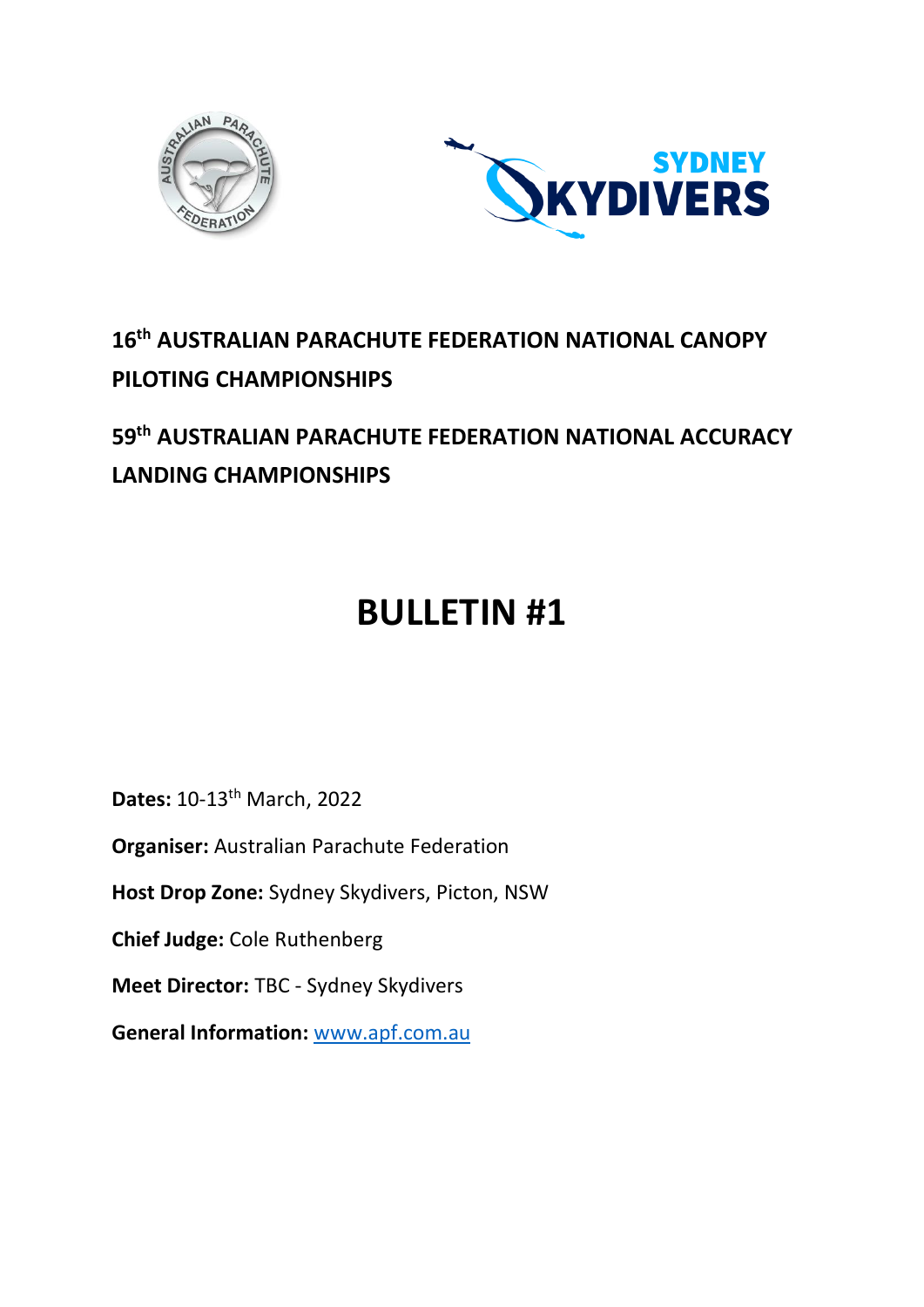# **Aims of the Championships:**

- To determine the Australian National Champions of Canopy Piloting
- To determine the Australian National Champions of Accuracy Landing
- Promote safety and an open learning culture
- Improve judging methods, practices and punctual release of scores
- Further develop the CP Intermediate Youth Development Program
- Determine the Australian Parachute Team 2022

| <b>Canopy Piloting</b>  |                                      |          |  |  |  |
|-------------------------|--------------------------------------|----------|--|--|--|
|                         | Zone Accuracy                        | 3 rounds |  |  |  |
| Intermediate            | Carved speed (left)                  | 3 rounds |  |  |  |
|                         | Distance (no drag)                   | 3 rounds |  |  |  |
|                         | Zone Accuracy                        | 3 rounds |  |  |  |
| Open                    | Carved speed (left)                  | 3 rounds |  |  |  |
|                         | Distance (drag distance)             | 3 rounds |  |  |  |
| <b>Classic Accuracy</b> |                                      |          |  |  |  |
| Open                    | 10 rounds<br><b>Classic Accuracy</b> |          |  |  |  |

### **Competition Disciplines**

The championships are being organised in accordance with the Australian Parachute Federation Sporting Code, which is available to everyone at [APF Sporting Code.](https://www.apf.com.au/ArticleDocuments/1222/Sporting_Code_September_2020.pdf.aspx)

It is the responsibility of all competitors to understand the rules associated with their specific discipline and competition. Any queries can be directed to the coaches, judges or the governing organisation.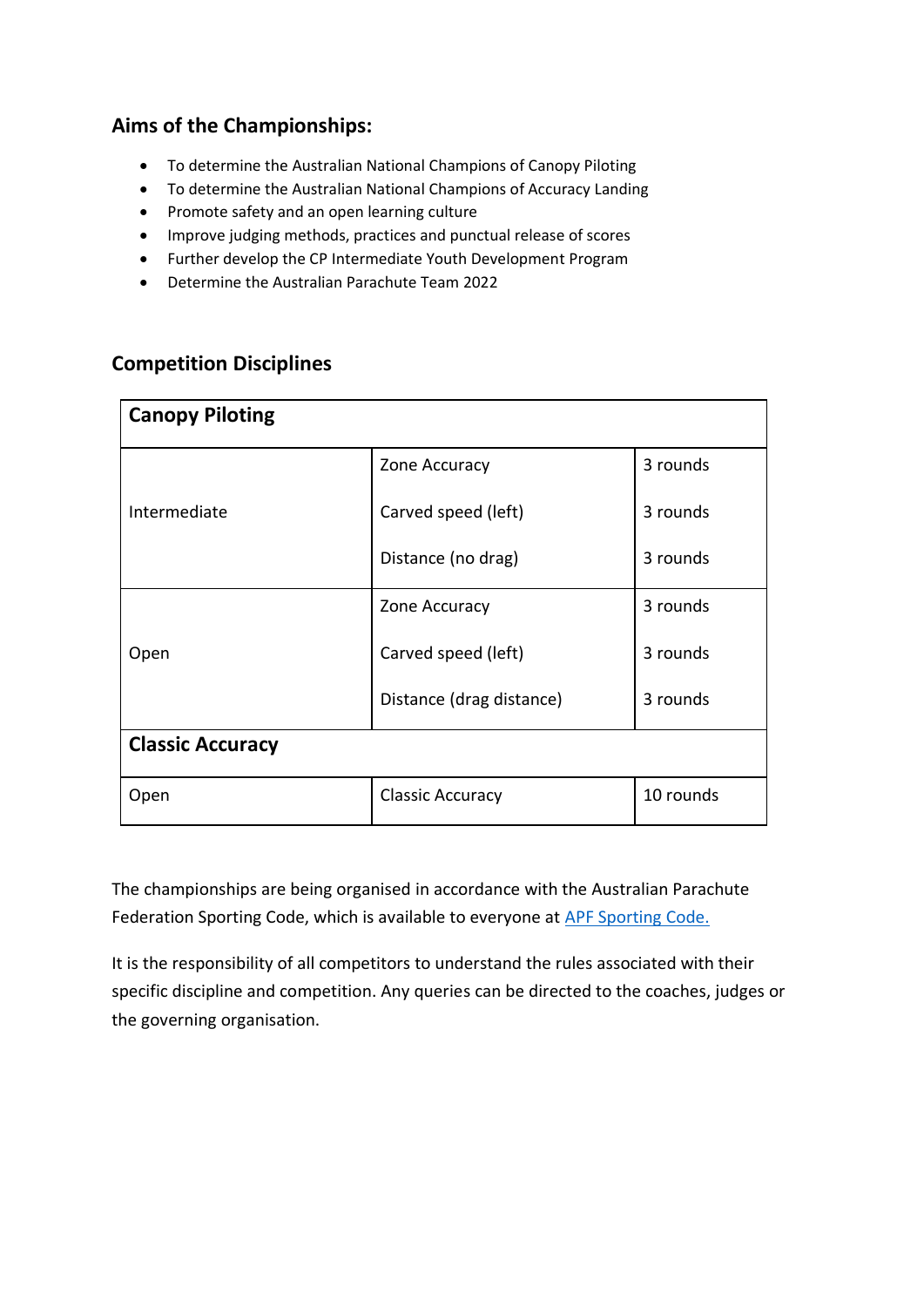| Mon $30$                     | Tues 31                      | Wed 1                                                                                                                                                                                 | Wed 2                                 | Thur 3                | Fri 4                        | Sat 5                        |
|------------------------------|------------------------------|---------------------------------------------------------------------------------------------------------------------------------------------------------------------------------------|---------------------------------------|-----------------------|------------------------------|------------------------------|
|                              |                              |                                                                                                                                                                                       | <b>TRAINING</b><br>CAMP - CP          | TRAINING<br>CAMP - CP | <b>TRAINING</b><br>CAMP - CP | <b>TRAINING</b><br>CAMP - CP |
| Sun 6                        | Mon <sub>7</sub>             | Tue 8                                                                                                                                                                                 | Wed 9                                 | Thur 10               | <b>Fri 11</b>                | Sat 12                       |
| <b>TRAINING</b><br>CAMP - CP | <b>TRAINING</b><br>CAMP - CP | <b>QUALIFYING</b>                                                                                                                                                                     | <b>QUALIFYING/</b><br><b>BRIEFING</b> | <b>COMP</b>           | <b>COMP</b>                  | <b>COMP</b>                  |
| <b>Sun 13</b>                | Mon 14                       | <b>Training Camp: Coaches TBC</b>                                                                                                                                                     |                                       |                       |                              |                              |
| COMP/<br><b>AWARDS</b>       | <b>DEPART</b>                | <b>Competition: All disciplines</b><br><b>Awards:</b> Ceremony will be held in the evening at completion of all<br>competition (may be moved forwards if competition finishes sooner) |                                       |                       |                              |                              |

# Championship Schedule (8<sup>th</sup>-9<sup>th</sup> March CP Qualifying Days)

# **Registration Fee and Jump Prices**

| <b>COMPETITION</b>      | <b>REGISTRATION</b><br><b>COST</b> | <b>EXIT ALTITUDE</b> | <b>ALL JUMPS</b> | <b>JUMP PACKS</b> |
|-------------------------|------------------------------------|----------------------|------------------|-------------------|
| CP Intermediate         | \$155 AUD                          | 5,500ft              | \$42             | $10 \times $36$   |
|                         |                                    |                      |                  | 100 x \$30        |
| <b>CP Open</b>          | \$155 AUD                          | 5,500ft              | \$42             | 10 x \$36         |
|                         |                                    |                      |                  | 100 x \$30        |
| <b>Accuracy Landing</b> | \$155 AUD                          | 3,300ft              | \$42             | 10 x \$36         |
|                         |                                    |                      |                  | 100 x \$30        |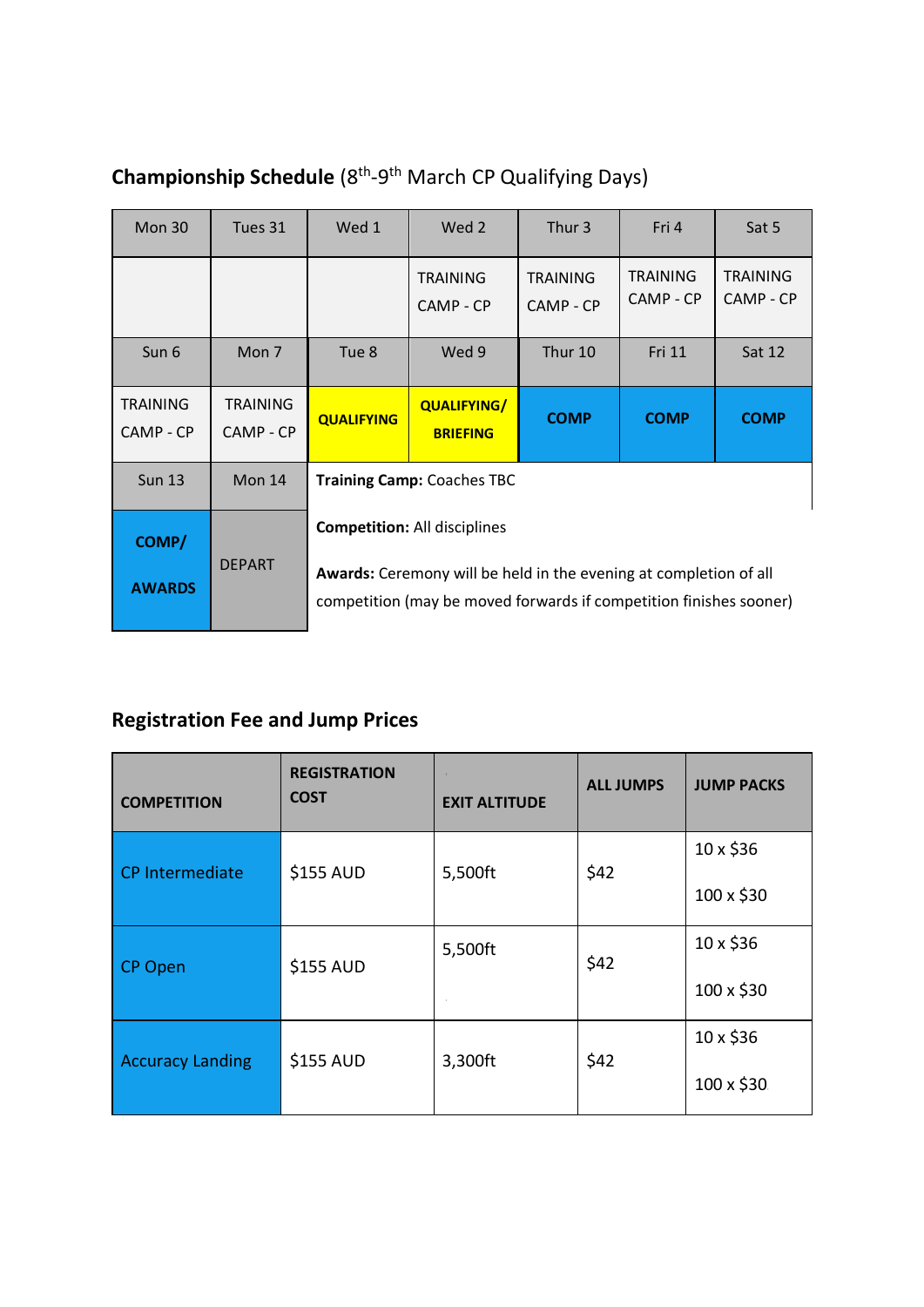The registration fee is \$155 for all competitors. Registrations submitted before the  $1<sup>st</sup>$ February 2022 will receive a 2022 CP/AL competitors t-shirt. Those submitted after 1<sup>st</sup> February will not be eligible for a t-shirt.

#### **COMPETITION COST BREAKDOWN AND REGISTRATION FEES**

#### **2022 Australian Skydiving Championships – Virtual Freefall and Canopy Disciplines**

This year, for full transparency, APF is sharing the costs involved in running these two National Events. We believe it is important members understand how the registration fees are determined, and what APF contributes on their behalf.

#### **Costs**

#### **APF – Total Cost \$100,000**

- Judging: \$40,000
- Event management: \$23,000
- Medals, media, IT, support, and equipment: \$37,000

#### **APF - Cost per participant: \$526**

**\***Assuming 190 competitors (150 at the Virtual Nationals including camera flyers and 40 at the Canopy Nationals)

#### **DZ Fees - NA**

#### **Registration Fees Virtual FF Nationals AND Canopy Nationals**

| Cost per participant                         | \$526  |
|----------------------------------------------|--------|
| APF subsidy per participant                  | (5371) |
| <b>Registration fee (incl camera flyers)</b> | \$155  |

#### **Questions**

We hope that by providing this level of transparency, members will be better informed on the elements that make our National Events successful, and the associated costs. We hope this will also spark discussion on how APF can support ongoing competition and all sporting endeavors.

Email Sarah Gordon with specific questions for the 2022 Nationals. [sarah.gordon@apf.com.au](mailto:sarah.gordon@apf.com.au)

Email Melissa Harvie with input to the broader discussion. [melissa.harvie@apf.com.au](mailto:melissa.harvie@apf.com.au)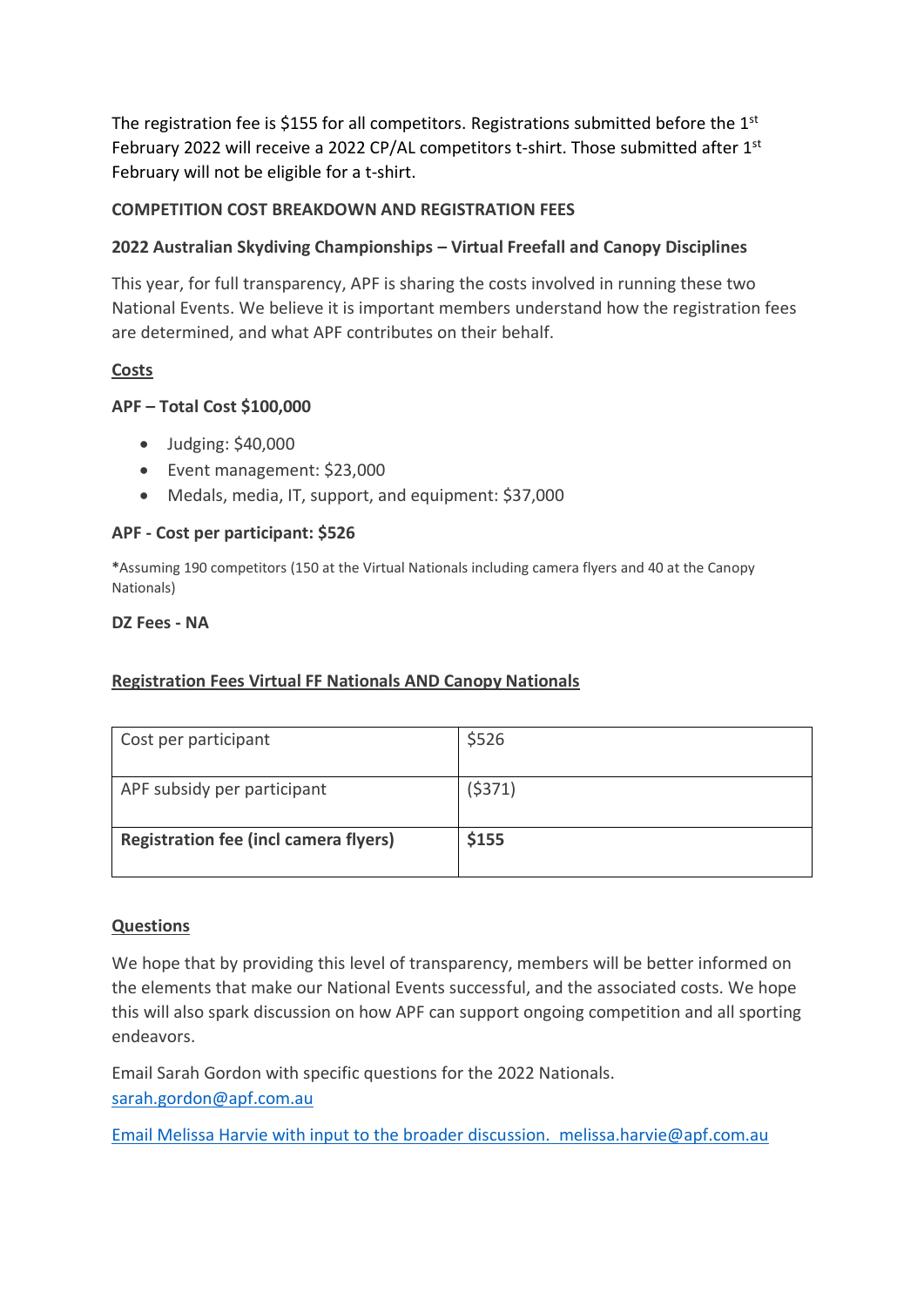To register click here: [CP/AL National Championships 2022 Registration](https://www.apf.com.au/sports-jumping/competition/2022-cp/al-nationals-new/cp-al-nationals-registration-form)

# **Close of Registration**

Registration will close at 17:00 on Tuesday  $1<sup>st</sup>$  March 2022. All registration fees are nonrefundable, unless in the event participants are unable to compete due to Covid.

# **CP Training Camps**

Details on the training camps and how to purchase training jumps will be released in Bulletin #2.

# **CP Qualifying**

Canopy Piloting competitors are required to qualify over the 8-9th March 2022, unless they satisfy the following the conditions, as per APF Sporting Code:

*A competitor is considered to have qualified if they have competed in an Australian Canopy Piloting Nationals or State Championships, a FCE during the past or present calendar year or if a competitor has had membership of the Australian Team in the last two (2) calendar years.* 

For full details on competing in CP, read more in [APF Sporting Code.](https://www.apf.com.au/ArticleDocuments/1222/Sporting_Code_September_2020.pdf.aspx)

# **AL Camps**

Details on the training camps and how to purchase training jumps will be released in Bulletin #2.

# **Opening Ceremony / Competitor's Briefing**

Will be held on Wednesday 9th March in the afternoon/evening. It is **compulsory** that all competitors attend. Further details on this will be released in later bulletins.

## **Aircraft**

Cessna 208 Caravan – 17 place aircraft, left hand door.

## **Sydney Skydivers Location Information**

Details on Sydney Skydivers location can be found on the website:

<https://www.sydneyskydivers.com.au/contact/>

## **Accommodation**